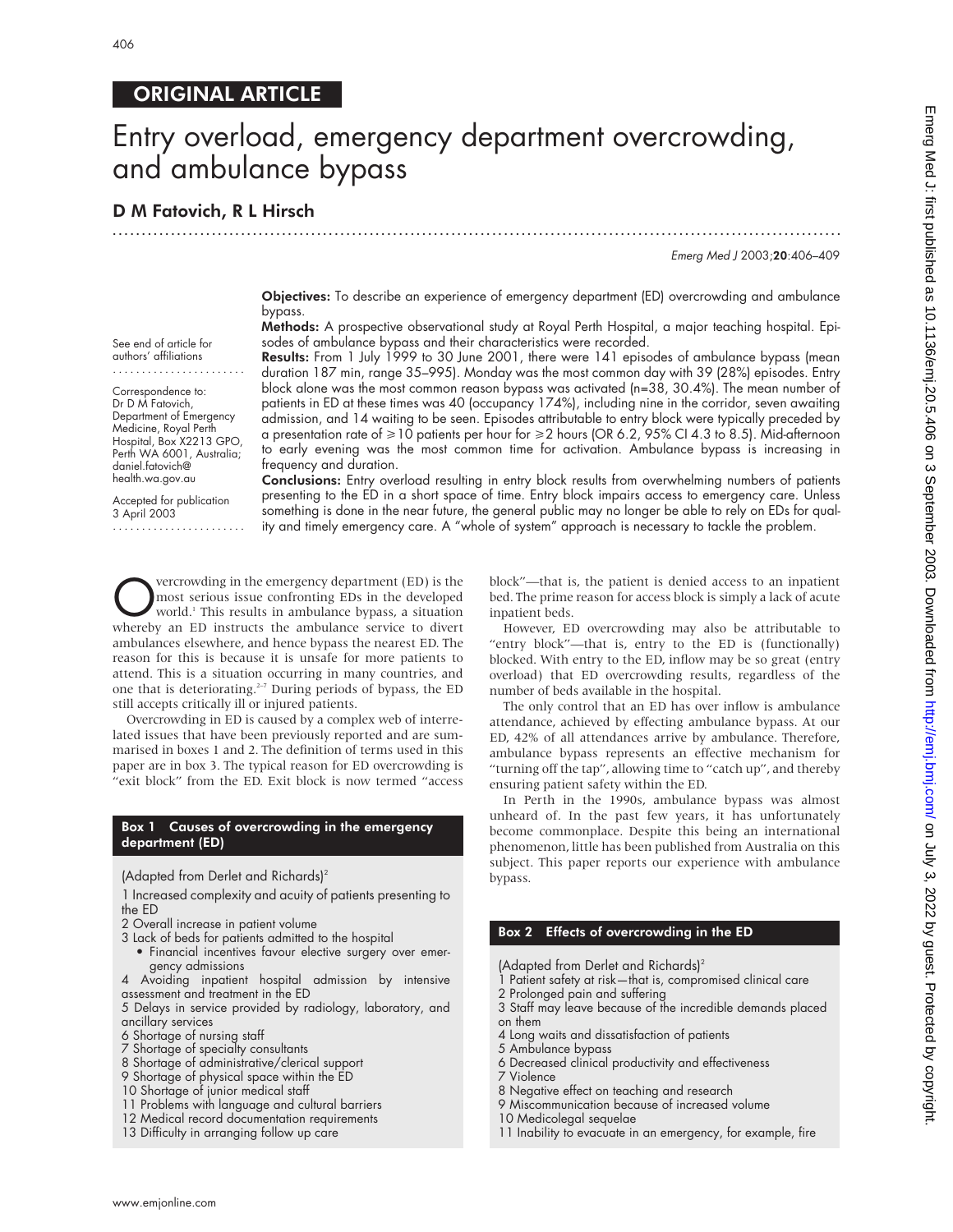

Figure 1 Monthly episodes of bypass July 1999–June 2001.



Figure 2 Episodes of bypass by day of week.

#### **METHODS**

#### Study location

Royal Perth Hospital (RPH) is a major teaching hospital and is the largest hospital in the state of Western Australia. Perth is the capital city and has a population of 1.4 million. Prior to 1999, ambulance bypass was extremely rare. The ED has an annual census of some 55 000, with an admission rate of 44%. There are 23 cubicles in the ED. In the period 1996–2001, attendances have increased by 14% and admissions by 16%. In the same time frame, hospital bed numbers have been reduced by about one third. Staffing numbers for the ED ranged from 5–13 doctors and 10–18 nurses, at any one time.

#### Data collection

Up to October 2000, episodes of ambulance bypass were recorded at the time in the departmental diary. The decision to initiate bypass is made by the duty emergency physician. This judgement is based purely on safety. From mid-2000, a more formalised system was adopted, outlining specific criteria for initi-

## Box 3 Definition of terms used

#### Access block

This refers to the situation where patients in the ED requiring inpatient care are unable to gain access to appropriate hospital beds within a reasonable time frame (http:// www.acem.org.au/open/documents/standard.htm). We propose that the definition of access block is broadened to include both entry block (impaired access to emergency care) as well as impaired access to inpatient care.

#### Exit block

An older term now called access block. It referred specifically to a lack of inpatient beds, thus limiting outflow from the ED. Entry block

Entry to the ED is (functionally) "blocked" because of overwhelming numbers of patients attending the ED in a short space of time (entry overload). It is overwhelming because it exceeds the physical and medical processing capacity of the ED. This results in impaired (or blocked) access to emergency care.

#### ED overcrowding

This refers to the situation where ED function is impeded primarily because the number of patients waiting to be seen, undergoing assessment and treatment, or waiting for departure, exceeds the physical or staffing capacity of the ED (http://www.acem.org.au/open/documents/standard.htm). This causes doctors and nurses to be unable to provide quality care.<sup>2</sup> Objectively, this is reached when the ED exceeds 100% occupancy, or earlier if there is inadequate staff or other resources.

ating bypass (fig 4) and the data to be collected, including the time of and reason for bypass. These data were collated and analysed from 1 July 1999 to 30 June 2001. The ED has a computerised patient tracking system (HAS EDIS version 8.54, Oracle), which also records hourly patient presentations. The data were collected onto a database and analysed in SPSS (version 10).

#### RESULTS

In the period 1 January 1998 to 30 June 1999, there were two episodes of ambulance bypass at RPH. In the two years from 1 July 1999 to 30 June 2001, there were 141 episodes of ambulance bypass, including four days in which bypass was required twice. Hence, on average, the ED was on bypass every fifth day. The mean duration of bypass was 187 minutes (range 35–995) and this is increasing. Figures 1–4 illustrate a number of descriptions of ambulance bypass. Table 1 outlines the volume of patients within the ED when ambulance bypass was activated.



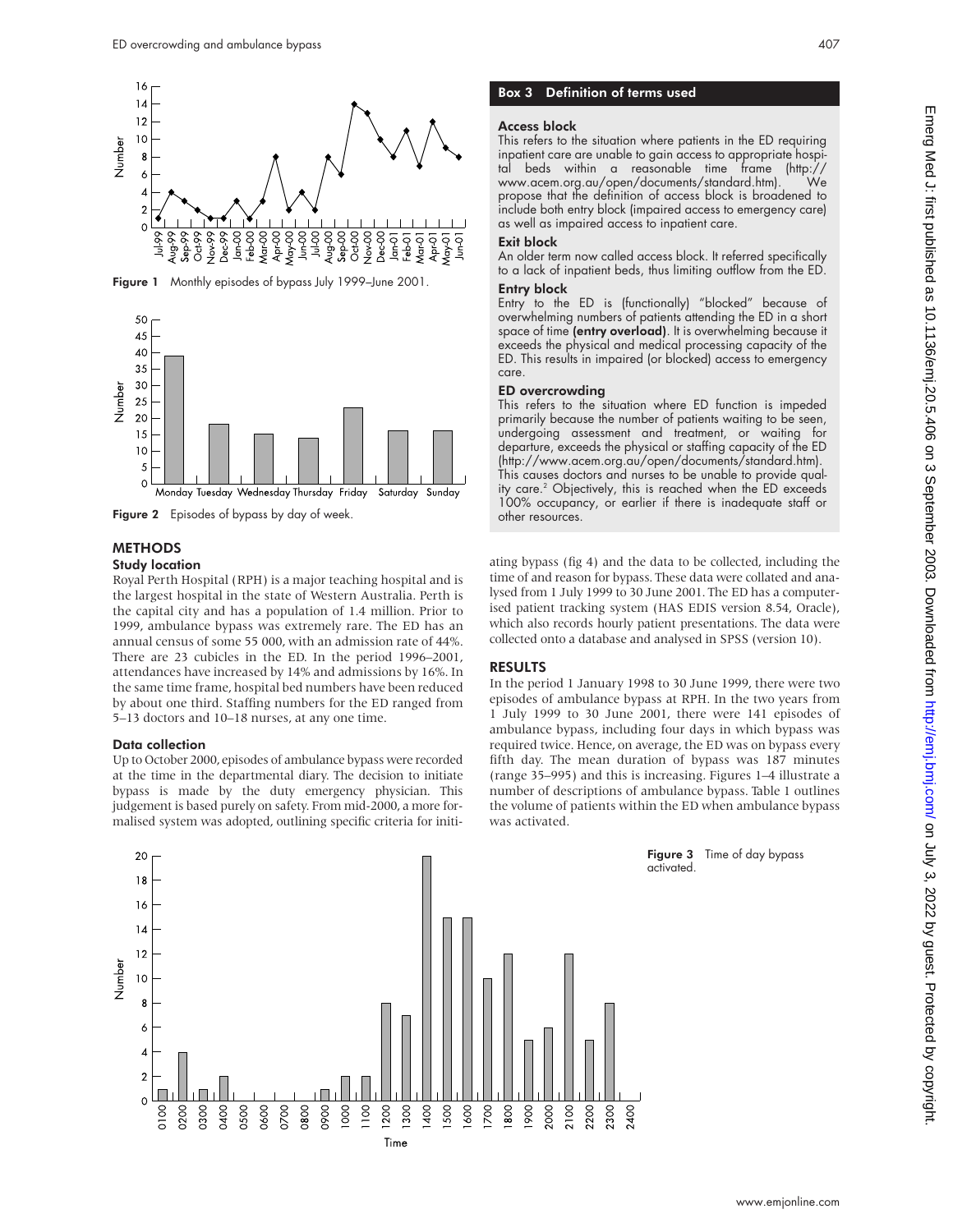

**Figure 4** Criteria for initiating ambulance bypass. 1 *Excess patient* load—from whatever cause; 1A predominantly entry block; 1B predominantly exit (access) block; 1C combination of above. 2 Environmental for example, fire, air pollution, bomb threat, sewerage spill, abnormal noise, etc. 3 Staff/resource issues for example, deficiency, illness, inexperience, power failure, insufficient monitoring facilities. 4 Excessive number of high acuity patients—here the department resources may be overwhelmed by fewer patients than in 1 above. 5 Declared disaster situation—where RPH is site of, or receival centre, for disaster.

|                                        | Mean  | Range     |
|----------------------------------------|-------|-----------|
| Number of patients in ED               | $40*$ | $25 - 61$ |
| Number of patients in ED corridor      | 9     | $3 - 16$  |
| Number of patients waiting to be seen  | 14    | $2 - 23$  |
| Number of patients awaiting admissiont | 7     | $0 - 19$  |

Figure 4 highlights the reasons for ambulance bypass. Excess patient load was the most common reason (89, 71.2%). This consisted of entry block (38, 30.4%), exit (access) block (17, 13.6%), and a combination of the two (34, 27.2%). Following this, an excessive number of high acuity patients was the next most common reason (19, 15.2%). (More than one reason was specified on some occasions). Monday was the most likely day of bypass with 39 (28%) episodes. The time bypass was activated was typically mid-afternoon to early evening. April 2001 had the largest total time on bypass of 2704 minutes, which represents 6.3% of the month.

Examination of the number of attendances in the two hours before activation, indicates a typical presentation rate of  $\geq 10$ patients per hour. This compares with an average presentation rate of 6 (SD 3.2) per hour (range 0–19), thus representing a two thirds increase above average. The odds ratio for initiating ambulance bypass when presentations are  $\geq 10$  patients per hour for two hours to the ED is 6.2 (95% CI 4.3 to 8.5).

Data supplied from the ambulance service reveal an increase of about 1000 patients per year being taken to RPH after the opening of a new freeway near RPH (personal communication, St John Ambulance). The proportion of ED attendances arriving by ambulance in the six months before the opening of the new freeway was 40.4%, compared with 43.6% in the six months after.

Data were also obtained on the percentage of ED patients waiting >8 hours for ward admission: 1999–2000: 7.3%, 2000–01: 12.2%, and 2001–02: 20.9%.

#### **DISCUSSION**

We have described "entry overload" resulting in "entry block": overwhelming numbers of patients presenting to the ED in a short space of time. This was our most common reason for requiring activation of ambulance bypass. These data have not been previously described. The result is impaired access to emergency care.

This scenario is similar to the definition of a disaster or major incident. A health service major incident is said to exist  $when<sup>s</sup>:$ 

- Any occurrence presents a serious threat to the health of the community
- The health service is disrupted
- There are, or are likely to be, so many casualties that special arrangements are necessary to deal with them.

We consider this situation of ED overcrowding to be a disaster, one now occurring daily and deteriorating. In fact, it is now possible to predict the likelihood of going on ambulance bypass, according to the presentation rate of patients to the ED:  $\geq 10$  patients per hour exceeds our ED's physical and medical processing capacity. The opening of a new freeway near RPH in April 2000 may have contributed to this phenomenon, as ambulance access to RPH is now quicker and easier.

The mid-afternoon to early evening likelihood of ambulance bypass reflects the cumulative effect of the pattern of ambulance and patient arrivals. The increasing duration of episodes reflects the virtually non-existent flexibility and capacity of the system to respond to the increasing patient load.

Our data clearly demonstrate that ambulance bypass is a year round problem. The "winter flu" cannot explain this phenomenon. Monday was the most likely day for ambulance bypass. Problems with Monday have been previously reported.<sup>9</sup> The reasons for this may include that patients may not "bother" their general practitioners over the weekend, and are therefore referred in larger numbers for emergency assessment on Mondays. Also, patients admitted to the hospital on the weekend may not be fully assessed by their team until later in the day on Mondays.

Our hospital's medical administration have provided enormous support with increased staff and resources, as well as effective bed management. The problem, however, lies outside the hospital. We receive so many patients that our occupancy exceeds 200% at times. It is paradoxical that other departments within a hospital cannot exceed 100% occupancy, and yet the ED, which may contain some of the most seriously ill and injured, is allowed to exceed the safe level of 100% occupancy.

There are a number of factors contributing to our entry overload:

- General increase in population
- Aging population
- Illicit drug use with its attendant psychiatric and social effects
- General community expectations for instant treatment. Emergency medicine can also be termed "available medicine"
- Lack of acute beds and services in feeder hospitals (both rural and metropolitan)
- The network of roads that lead to our hospital

Obviously, a larger ED may help to overcome some of these problems. According to the Australasian College for Emergency Medicine ED design guidelines, our workload requires 60 cubicles.10 A department of that size would require a large increase in human and other resources, which are not available. It would also attract a greater workload, and with access block, perhaps lead to an even greater inpatient load within the ED. Our data describe our experience with ED overcrowding, and has relevance to the many undersized EDs around the world.

The fact that health systems in the USA, UK, and Canada are all suffering from similar difficulties, suggests that a profound change has occurred in the delivery of western medicine.<sup>11</sup> Health care in western societies has been through a period of severe economic rationalisation, resulting in